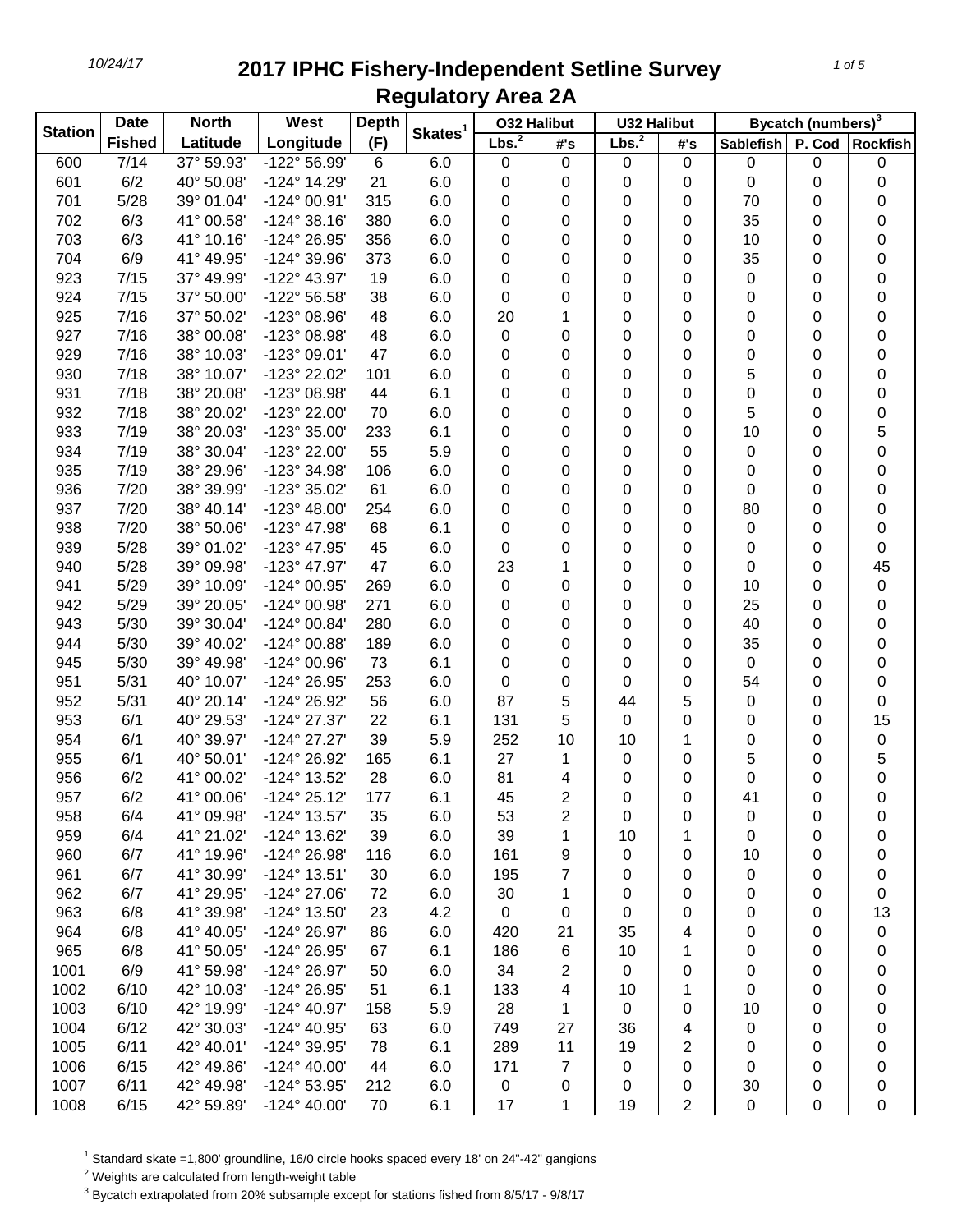|                | <b>Date</b>   | <b>North</b> | West                  | <b>Depth</b> |                     | <b>O32 Halibut</b> |           | <b>U32 Halibut</b> |     |                  | Bycatch (numbers) <sup>3</sup> |                   |
|----------------|---------------|--------------|-----------------------|--------------|---------------------|--------------------|-----------|--------------------|-----|------------------|--------------------------------|-------------------|
| <b>Station</b> | <b>Fished</b> | Latitude     | Longitude             | (F)          | Skates <sup>1</sup> | Lbs. <sup>2</sup>  | #'s       | Lbs. <sup>2</sup>  | #'s | <b>Sablefish</b> |                                | P. Cod   Rockfish |
| 1009           | 6/15          | 42° 59.92'   | $-124^{\circ} 53.98'$ | 210          | 6.0                 | 0                  | $\pmb{0}$ | 0                  | 0   | 80               | 0                              | $\mathbf 0$       |
| 1010           | 6/17          | 43° 09.96'   | $-124^{\circ}$ 40.00' | 80           | 6.1                 | 157                | 5         | 0                  | 0   | 0                | 0                              | 36                |
| 1011           | 6/16          | 43° 19.84'   | $-124^{\circ}$ 40.00' | 100          | 6.0                 | 77                 | 3         | 0                  | 0   | 15               | 0                              | $\pmb{0}$         |
| 1012           | 6/19          | 43° 29.99'   | -124° 26.00'          | 61           | 6.1                 | 231                | 11        | 50                 | 7   | 0                | 0                              | 0                 |
| 1013           | 6/18          | 43° 29.97'   | $-124^{\circ}$ 40.00' | 201          | 6.0                 | 22                 | 1         | 0                  | 0   | 25               | 0                              | 0                 |
| 1014           | 6/19          | 43° 39.93'   | -124° 26.00'          | 66           | 6.0                 | 213                | 11        | 53                 | 6   | 0                | 0                              | $\pmb{0}$         |
| 1015           | 6/18          | 43° 39.97'   | $-124^{\circ}$ 40.00' | 223          | 6.0                 | 0                  | 0         | 0                  | 0   | 25               | 0                              | $\pmb{0}$         |
| 1016           | 6/20          | 43° 50.05'   | -124° 25.99'          | 66           | 6.0                 | 62                 | 4         | 0                  | 0   | 0                | 0                              | 0                 |
| 1017           | 6/26          | 43° 49.97'   | $-124^{\circ}$ 40.00' | 195          | 6.0                 | 0                  | 0         | 0                  | 0   | 35               | 0                              | 0                 |
| 1018           | 6/25          | 44° 00.00'   | -124° 26.00'          | 67           | 6.0                 | 107                | 4         | 0                  | 0   | 0                | 0                              | $\pmb{0}$         |
| 1019           | 6/27          | 43° 59.97'   | $-124^{\circ}$ 40.00' | 75           | 6.0                 | 0                  | 0         | 11                 | 1   | 5                | 0                              | 0                 |
| 1020           | 6/26          | 43° 59.95'   | $-124^{\circ} 54.00'$ | 48           | 6.1                 | 1,405              | 57        | 54                 | 6   | 0                | 0                              | 40                |
| 1021           | 6/25          | 44° 09.98'   | -124° 12.00'          | 30           | 6.0                 | 24                 | 1         | 0                  | 0   | 0                | 0                              | $\pmb{0}$         |
| 1022           | 6/25          | 44° 09.95'   | -124° 26.00'          | 54           | 6.0                 | 0                  | 0         | 0                  | 0   | 0                | 0                              | 0                 |
| 1023           | 6/27          | 44° 09.96'   | $-124^{\circ}$ 40.00' | 64           | 6.0                 | 54                 | 3         | 0                  | 0   | 0                | 0                              | 0                 |
| 1024           | 6/27          | 44° 10.02'   | $-124^{\circ} 54.00'$ | 68           | 5.2                 | 1,176              | 51        | 9                  | 1   | 0                | 0                              | 23                |
| 1025           | 6/24          | 44° 20.00'   | -124° 12.00'          | 29           | 6.1                 | 29                 | 1         | 0                  | 0   | 0                | 0                              | $\pmb{0}$         |
| 1026           | 6/24          | 44° 19.95'   | -124° 26.00'          | 48           | 6.1                 | 307                | 12        | 35                 | 4   | 0                | 0                              | $\mathbf 0$       |
| 1027           | 7/7           | 44° 20.02'   | $-124^{\circ}$ 40.02' | 52           | 6.0                 | 2,361              | 86        | 56                 | 6   | 0                | 0                              | 15                |
| 1028           | 6/24          | 44° 30.05'   | -124° 12.20'          | 31           | 6.0                 | 164                | 4         | 0                  | 0   | 0                | 0                              | $\pmb{0}$         |
| 1029           | 7/6           | 44° 29.98'   | -124° 39.98'          | 110          | 6.0                 | 70                 | 2         | 0                  | 0   | 125              | 0                              | 0                 |
| 1030           | 7/8           | 44° 40.02'   | $-124^{\circ}$ 11.00' | 34           | 6.0                 | 86                 | 3         | 0                  | 0   | 0                | 0                              | $\pmb{0}$         |
| 1031           | 7/8           | 44° 40.03'   | -124° 25.00'          | 52           | 6.0                 | 378                | 13        | 17                 | 2   | 0                | 0                              | 5                 |
| 1032           | 7/6           | 44° 39.97'   | -124° 40.02'          | 157          | 6.0                 | 105                | 4         | 9                  | 1   | 5                | 0                              | $\pmb{0}$         |
| 1033           | 7/6           | 44° 40.08'   | $-124^{\circ} 54.00'$ | 283          | 6.1                 | 0                  | 0         | 0                  | 0   | 0                | 0                              | 0                 |
| 1034           | 7/3           | 44° 50.02'   | -124° 11.02'          | 44           | 6.0                 | 0                  | 0         | 0                  | 0   | 0                | 0                              | $\pmb{0}$         |
| 1035           | 7/3           | 44° 49.91'   | -124° 24.98'          | 82           | 6.0                 | 341                | 15        | 58                 | 6   | 50               | 0                              | $\mathbf 0$       |
| 1036           | 7/1           | 44° 50.05'   | -124° 39.00'          | 191          | 6.0                 | 69                 | 3         | 0                  | 0   | 20               | 0                              | 5                 |
| 1037           | 7/3           | 45° 00.02'   | -124° 10.96'          | 61           | 6.0                 | 76                 | 3         | 19                 | 2   | 10               | 0                              | 0                 |
| 1038           | 7/2           | 45° 00.05'   | $-124^{\circ} 25.00'$ | 147          | 6.1                 | 77                 | 3         | 0                  | 0   | 91               | 0                              | 0                 |
| 1039           | 7/1           | 45° 00.00'   | $-124^{\circ} 39.00'$ | 252          | 6.0                 | 0                  | 0         | 0                  | 0   | 5                | 0                              | 0                 |
| 1040           | 7/27          | 45° 10.02'   | $-124^{\circ}$ 11.00' | 73           | 6.0                 | 47                 | 3         | 0                  | 0   | 30               | 0                              | 0                 |
| 1041           | 7/2           | 45° 10.02'   | -124° 25.00'          | 203          | 6.0                 | 0                  | 0         | 0                  | 0   | 25               | 0                              | 0                 |
| 1042           | 7/27          | 45° 20.00'   | -124° 11.03'          | 72           | 6.0                 | 101                | 4         | 0                  | 0   | 10               | 0                              | 0                 |
| 1043           | 7/27          | 45° 19.86'   | $-124^{\circ} 25.05'$ | 198          | 6.0                 | 0                  | 0         | 0                  | 0   | 25               | 0                              | 5                 |
| 1044           | 7/28          | 45° 20.06'   | -124° 39.00'          | 252          | 6.0                 | 0                  | 0         | 0                  | 0   | 10               | 0                              | 0                 |
| 1045           | 7/29          | 45° 30.00'   | $-124^{\circ}$ 11.04' | 68           | 6.0                 | 50                 | 3         | 20                 | 2   | $\mathbf 0$      | 0                              | 0                 |
| 1046           | 7/28          | 45° 30.05'   | -124° 25.00'          | 112          | 6.0                 | 180                | 12        | 34                 | 4   | 30               | 0                              | 0                 |
| 1047           | 7/28          | 45° 30.07'   | -124° 39.00'          | 256          | 6.0                 | $\pmb{0}$          | 0         | 0                  | 0   | 35               | 0                              | 0                 |
| 1048           | 7/29          | 45° 40.01'   | -124° 10.00'          | 58           | 6.0                 | 57                 | 3         | 0                  | 0   | 0                | 0                              | 0                 |
| 1049           | 7/29          | 45° 40.00'   | -124° 25.00'          | 92           | 6.0                 | 0                  | 0         | 8                  | 1   | 10               | 0                              | 0                 |
| 1050           | 7/30          | 45° 40.06'   | -124° 39.00'          | 182          | 6.0                 | 0                  | 0         | 0                  | 0   | 45               | 0                              | 5                 |
| 1051           | 7/31          | 45° 50.02'   | -124° 09.98'          | 53           | 6.0                 | 131                | 6         | 8                  |     | 0                | 0                              | 0                 |
| 1052           | 7/30          | 45° 50.04'   | -124° 25.00'          | 82           | 6.0                 | 0                  | 0         | 0                  | 0   | 10               | 0                              | 0                 |
| 1053           | 7/30          | 45° 50.03'   | -124° 38.99'          | 111          | 6.1                 | 161                | 8         | 16                 | 2   | 96               | 0                              | 0                 |
| 1054           | 7/31          | 46° 00.03'   | -124° 10.02'          | 48           | 6.0                 | 0                  | 0         | 10                 |     | 0                | 0                              | 0                 |
| 1055           | 7/31          | 45° 59.97'   | -124° 24.02'          | 77           | 6.0                 | 0                  | 0         | 0                  | 0   | 5                | 0                              | 0                 |
| 1056           | 8/1           | 46° 00.02'   | -124° 39.00'          | 103          | 6.1                 | 85                 | 5         | 9                  | 1   | 51               | 0                              | 0                 |
| 1057           | 8/1           | 46° 10.05'   | -124° 39.00'          | 137          | 6.0                 | 147                | 8         | 9                  | 1   | 95               | 0                              | 15                |
| 1058           | 8/2           | 46° 20.04'   | $-124^{\circ} 24.00'$ | 65           | 6.0                 | 33                 | 1         | 15                 | 2   | 0                | $\pmb{0}$                      | $\pmb{0}$         |

 $<sup>1</sup>$  Standard skate =1,800' groundline, 16/0 circle hooks spaced every 18' on 24"-42" gangions</sup>

Weights are calculated from length-weight table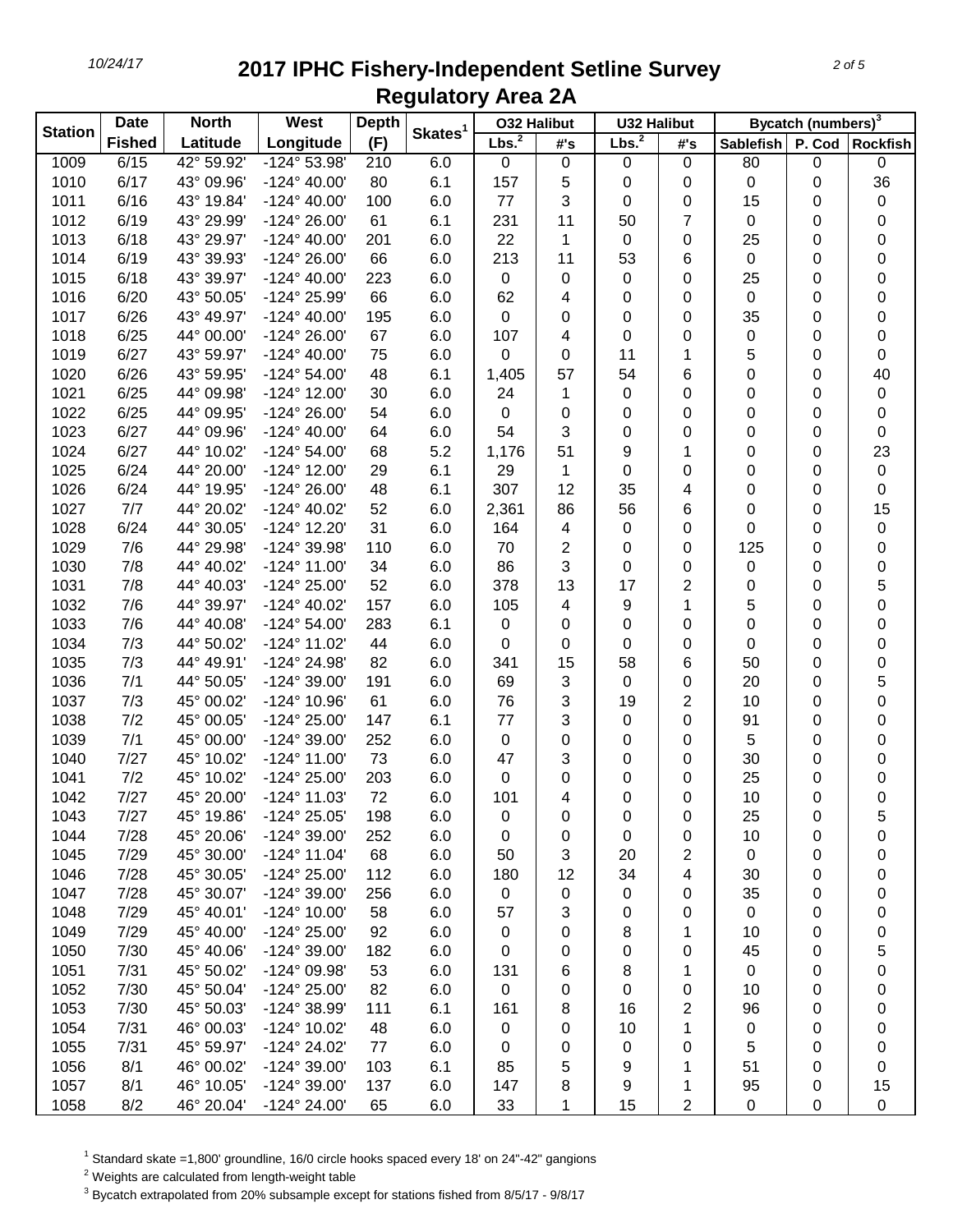| <b>Station</b> | <b>Date</b>   | <b>North</b> | West                  | <b>Depth</b> |                     | <b>032 Halibut</b> |    | <b>U32 Halibut</b> |                | Bycatch (numbers) <sup>3</sup> |           |                         |
|----------------|---------------|--------------|-----------------------|--------------|---------------------|--------------------|----|--------------------|----------------|--------------------------------|-----------|-------------------------|
|                | <b>Fished</b> | Latitude     | Longitude             | (F)          | Skates <sup>1</sup> | Lbs. <sup>2</sup>  | #s | Lbs. <sup>2</sup>  | #'s            | <b>Sablefish</b>               |           | P. Cod Rockfish         |
| 1059           | 8/11          | 46° 30.07'   | -124° 24.00'          | 52           | 6.0                 | 16                 | 1  | 0                  | 0              | 0                              | $\pmb{0}$ | 0                       |
| 1060           | 8/11          | 46° 40.05'   | -124° 24.00'          | 45           | 6.0                 | 83                 | 5  | 0                  | 0              | 0                              | 0         | 0                       |
| 1061           | 8/11          | 46° 40.03'   | $-124^{\circ} 38.00'$ | 74           | 6.0                 | 0                  | 0  | 0                  | 0              | 0                              | 0         | 1                       |
| 1062           | 8/5           | 46° 50.05'   | -124° 24.00'          | 38           | 6.0                 | 0                  | 0  | 0                  | 0              | 0                              | 0         | 0                       |
| 1063           | 8/12          | 46° 50.05'   | $-124^{\circ} 38.00'$ | 65           | 5.9                 | 58                 | 4  | 28                 | 3              | 1                              | 0         | 0                       |
| 1064           | 8/12          | 46° 50.10'   | $-124^{\circ} 53.00'$ | 108          | 6.0                 | 60                 | 4  | 0                  | 0              | 55                             | 0         | 0                       |
| 1065           | 8/6           | 46° 59.99'   | $-124^{\circ} 24.00'$ | 29           | 6.0                 | 0                  | 0  | 0                  | 0              | 0                              | 0         | 0                       |
| 1066           | 8/6           | 46° 59.93'   | -124° 37.92'          | 51           | 5.8                 | 0                  | 0  | 0                  | 0              | 0                              | 0         | $\pmb{0}$               |
| 1067           | 8/10          | 46° 59.99'   | $-124^{\circ} 53.00'$ | 91           | 6.0                 | 155                | 8  | 65                 | $\overline{7}$ | 11                             | 0         | $\pmb{0}$               |
| 1068           | 8/7           | 47° 10.03'   | -124° 24.00'          | 24           | 6.0                 | 0                  | 0  | 0                  | 0              | 0                              | 0         | $\pmb{0}$               |
| 1069           | 8/7           | 47° 10.01'   | $-124^{\circ} 38.00'$ | 47           | 6.0                 | 0                  | 0  | 0                  | 0              | 0                              | 0         | $\mathbf 0$             |
| 1070           | 8/10          | 47° 09.99'   | -124° 53.00'          | 84           | 6.0                 | 22                 | 1  | 50                 | 6              | 4                              | 0         | $\overline{\mathbf{c}}$ |
| 1071           | 8/9           | 47° 20.02'   | -124° 38.00'          | 47           | 6.0                 | 0                  | 0  | 0                  | 0              | 0                              | 0         | $\pmb{0}$               |
| 1072           | 8/15          | 47° 29.99'   | -124° 52.98'          | 94           | 6.0                 | 102                | 6  | 70                 | 8              | 34                             | 0         | 1                       |
| 1073           | 8/16          | 47° 40.03'   | $-124^{\circ} 38.00'$ | 26           | 6.1                 | 0                  | 0  | 0                  | 0              | 0                              | 0         | $\pmb{0}$               |
| 1074           | 8/15          | 47° 39.98'   | -124° 53.00'          | 61           | 6.0                 | 0                  | 0  | 0                  | 0              | 7                              | 0         | 0                       |
| 1075           | 8/16          | 47° 50.05'   | -124° 53.00'          | 53           | 6.0                 | 35                 | 2  | 0                  | 0              | 2                              | 0         | 0                       |
| 1076           | 8/17          | 47° 50.03'   | $-125^{\circ}$ 08.00' | 154          | 6.0                 | 86                 | 5  | 44                 | 5              | 5                              | 0         | $\overline{\mathbf{c}}$ |
| 1077           | 8/23          | 48° 00.03'   | -124° 53.00'          | 35           | 6.0                 | 82                 | 4  | 29                 | 3              | 0                              | 0         | 0                       |
| 1078           | 8/24          | 48° 00.05'   | $-125^{\circ}$ 08.00' | 78           | 6.0                 | 73                 | 4  | 0                  | 0              | 0                              | 0         | $\mathbf 0$             |
| 1079           | 8/18          | 47° 59.85'   | -125° 38.00'          | 184          | 6.0                 | 25                 | 2  | 0                  | 0              | 39                             | 0         | 13                      |
| 1080           | 8/24          | 48° 10.04'   | -124° 53.09'          | 32           | 6.0                 | 100                | 4  | 9                  | 1              | 0                              | 0         | $\pmb{0}$               |
| 1081           | 8/25          | 48° 09.97'   | -125° 08.00'          | 86           | 6.0                 | 82                 | 3  | 0                  | 0              | $\overline{\mathbf{c}}$        | 0         | 1                       |
| 1082           | 8/19          | 48° 10.04'   | -125° 23.00'          | 61           | 6.0                 | 181                | 8  | 33                 | 4              | 0                              | 0         | $\overline{\mathbf{c}}$ |
| 1083           | 8/19          | 48° 09.97'   | -125° 38.00'          | 92           | 6.0                 | 97                 | 6  | 9                  | 1              | 21                             | 0         | $\pmb{0}$               |
| 1084           | 8/19          | 48° 19.98'   | -125° 23.00'          | 66           | 5.9                 | 189                | 11 | 27                 | 3              | 18                             | 0         | 1                       |
| 1101           | 6/17          | 43° 20.06'   | -124° 25.30'          | 21           | 6.0                 | $\mathbf 0$        | 0  | 0                  | 0              | 0                              | 0         | $\pmb{0}$               |
| 1102           | 6/20          | 43° 49.77'   | -124° 11.98'          | 19           | 6.1                 | 80                 | 3  | 0                  | 0              | 0                              | 0         | $\pmb{0}$               |
| 1103           | 6/20          | 44° 00.06'   | -124° 12.00'          | 29           | 6.1                 | 0                  | 0  | 0                  | 0              | 0                              | 0         | $\mathbf 0$             |
| 1104           | 7/8           | 44° 30.02'   | $-124^{\circ} 26.00'$ | 37           | 6.0                 | 278                | 12 | 9                  | 1              | 0                              | 0         | 5                       |
| 1105           | 7/7           | 44° 30.03'   | $-124^{\circ} 54.01'$ | 240          | 6.0                 | 0                  | 0  | 0                  | 0              | 15                             | 0         | 0                       |
| 1107           | 8/2           | 46° 10.05'   | $-124^{\circ}$ 10.00' | 31           | 6.1                 | 27                 | 1  | 0                  | 0              | 0                              | 0         | $\pmb{0}$               |
| 1108           | 8/1           | 46° 10.00'   | -124° 24.00'          | 67           | 6.1                 | 29                 | 2  | 0                  | 0              | 0                              | 0         | 0                       |
| 1115           | 8/8           | 47° 29.97'   | -124° 38.00'          | 36           | 6.0                 | 0                  | 0  | 0                  | 0              | 0                              | 0         | 0                       |
| 1116           | 9/7           | 47° 20.12'   | -122° 27.77'          | 45           | 6.0                 | 0                  | 0  | 0                  | 0              | 0                              | 0         | 0                       |
| 1117           | 9/7           | 47° 29.05'   | $-122^{\circ} 26.16'$ | 81           | 6.0                 | 0                  | 0  | 0                  | 0              | 0                              | 0         | 0                       |
| 1118           | 9/6           | 47° 50.77'   | -122° 25.00'          | 91           | 6.0                 | 0                  | 0  | 0                  | 0              | 0                              | 0         | 0                       |
| 1119           | 9/6           | 47° 50.60'   | -122° 38.30'          | 38           | 6.0                 | 0                  | 0  | 0                  | 0              | 0                              | 0         | 0                       |
| 1121           | 9/5           | 48° 10.05'   | -122° 53.83'          | 44           | 6.1                 | 37                 | 1  | 0                  | 0              | 0                              | 0         | 0                       |
| 1122           | 9/4           | 48° 11.01'   | -123° 19.94'          | 50           | 6.1                 | 63                 | 3  | 0                  | 0              | 0                              | 0         | 0                       |
| 1123           | 9/4           | 48° 10.02'   | -123° 37.90'          | 34           | 6.0                 | 160                | 4  | 0                  | 0              | 0                              | 0         | 0                       |
| 1124           | 9/5           | 48° 20.00'   | -122° 54.92'          | 51           | 6.0                 | 100                | 4  | 0                  | 0              | 0                              | 0         | 0                       |
| 1125           | 9/5           | 48° 20.02'   | -123° 07.88'          | 64           | 5.9                 | 176                | 7  | 9                  | 1              | 0                              | 0         | 0                       |
| 1126           | 8/20          | 48° 18.90'   | -124° 22.53'          | 33           | 6.0                 | 62                 | 2  | 0                  | 0              | 0                              | 0         | 0                       |
| 1127           | 9/3           | 48° 41.01'   | -123° 07.82'          | 45           | 6.0                 | 0                  | 0  | 0                  | 0              | 0                              | 0         | 0                       |
| 1128           | 9/2           | 48° 49.97'   | -122° 52.98'          | 40           | 4.6                 | 0                  | 0  | 0                  | 0              | 0                              | 0         | 0                       |
| 1509           | 8/26          | 48° 05.04'   | $-125^{\circ}$ 16.00' | 129          | 6.0                 | 184                | 10 | 105                | 12             | 16                             | 0         | $\overline{\mathbf{c}}$ |
| 1513           | 8/29          | 48° 14.99'   | -125° 16.00'          | 65           | 5.4                 | 384                | 20 | 83                 | 9              | 1                              | 0         | 6                       |
| 1515           | 8/28          | 48° 14.97'   | -125° 31.00'          | 76           | 6.0                 | 37                 | 2  | 11                 | 1              | 2                              | 0         | 0                       |
| 1517           | 8/22          | 48° 20.02'   | -124° 53.00'          | 112          | 6.0                 | 134                | 6  | $\pmb{0}$          | $\pmb{0}$      | 11                             | 0         | 1                       |

 $<sup>1</sup>$  Standard skate =1,800' groundline, 16/0 circle hooks spaced every 18' on 24"-42" gangions</sup>

Weights are calculated from length-weight table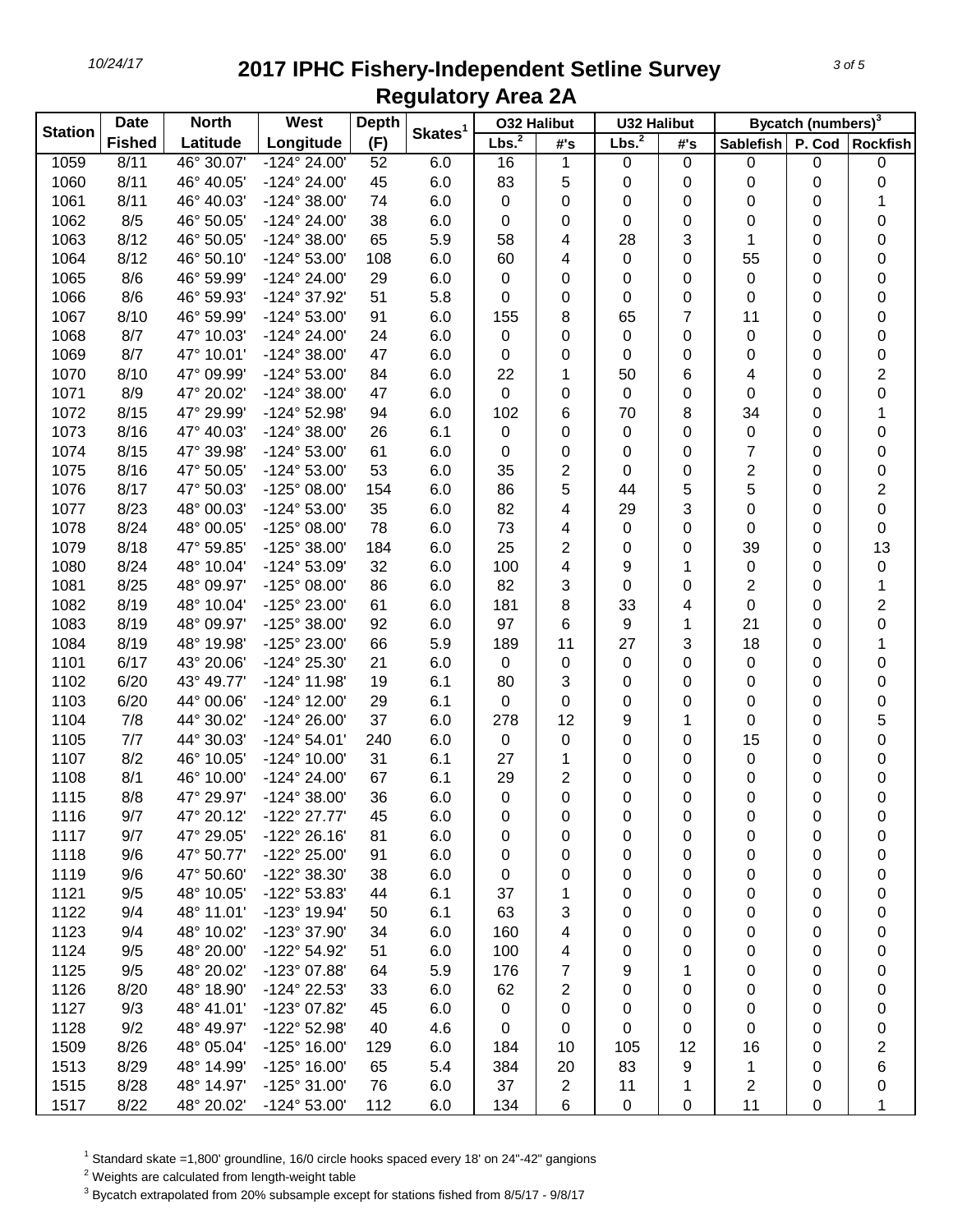| <b>Station</b> | <b>Date</b>   | <b>North</b> | West                  | <b>Depth</b>   |                     | <b>032 Halibut</b><br><b>U32 Halibut</b> |    |                   | Bycatch (numbers) <sup>3</sup> |                  |   |                         |
|----------------|---------------|--------------|-----------------------|----------------|---------------------|------------------------------------------|----|-------------------|--------------------------------|------------------|---|-------------------------|
|                | <b>Fished</b> | Latitude     | Longitude             | (F)            | Skates <sup>1</sup> | Lbs. <sup>2</sup>                        | #s | Lbs. <sup>2</sup> | #'s                            | <b>Sablefish</b> |   | P. Cod   Rockfish       |
| 1519           | 8/25          | 48° 19.98'   | -125° 07.98'          | 72             | 6.0                 | 49                                       | 3  | 37                | 4                              | 1                | 0 | 0                       |
| 1522           | 8/22          | 48° 25.04'   | -125° 01.00'          | 117            | 6.0                 | 54                                       | 2  | 0                 | 0                              | 19               | 0 | 0                       |
| 1525           | 8/22          | 48° 30.00'   | -124° 52.92'          | 61             | 6.0                 | 11                                       | 1  | 0                 | 0                              | 3                | 0 | 0                       |
| 1601           | 6/12          | 42° 20.04'   | $-124^{\circ}$ 27.21' | 16             | 6.0                 | 29                                       | 1  | 0                 | 0                              | 0                | 0 | 0                       |
| 1602           | 6/12          | 42° 29.95'   | -124° 30.97'          | 21             | 6.0                 | 53                                       | 2  | 0                 | 0                              | 0                | 0 | 0                       |
| 1603           | 6/17          | 43° 10.09'   | -124° 26.25'          | 13             | 6.0                 | $\pmb{0}$                                | 0  | 0                 | 0                              | 0                | 0 | 0                       |
| 1615           | 9/16          | 46° 20.08'   | -124° 10.00'          | 14             | 6.0                 | 33                                       | 1  | 0                 | 0                              | 0                | 0 | 0                       |
| 1616           | 9/16          | 46° 29.95'   | -124° 09.00'          | 15             | 6.0                 | 0                                        | 0  | 0                 | 0                              | 0                | 0 | $\pmb{0}$               |
| 1617           | 9/17          | 46° 50.05'   | -124° 09.00'          | $\overline{7}$ | 6.0                 | 0                                        | 0  | 0                 | 0                              | 0                | 0 | $\pmb{0}$               |
| 1618           | 9/18          | 47° 20.03'   | -124° 23.99'          | 16             | 6.0                 | 0                                        | 0  | 0                 | 0                              | 0                | 0 | 0                       |
| 1619           | 9/18          | 47° 30.04'   | -124° 23.00'          | 6              | 6.0                 | 0                                        | 0  | 0                 | 0                              | 0                | 0 | 0                       |
| 1620           | 9/19          | 47° 49.98'   | $-124^{\circ}$ 38.00' | 15             | 6.0                 | 0                                        | 0  | 0                 | 0                              | 0                | 0 | $\pmb{0}$               |
| 1621           | 9/8           | 48° 09.88'   | -122° 25.00'          | 13             | 6.1                 | 0                                        | 0  | 0                 | 0                              | 0                | 0 | 0                       |
| 1623           | 9/3           | 48° 28.41'   | -123° 06.21'          | 124            | 5.8                 | 132                                      | 3  | 0                 | 0                              | 0                | 0 |                         |
| 1624           | 9/2           | 48° 58.59'   | -122° 54.87'          | 15             | 6.0                 | 0                                        | 0  | 0                 | 0                              | 0                | 0 | 0                       |
| 1701           | 6/9           | 41° 59.97'   | $-124^{\circ}$ 40.41' | 315            | 6.0                 | 0                                        | 0  | 0                 | 0                              | 5                | 0 | 0                       |
| 1702           | 6/10          | 42° 09.96'   | $-124^{\circ}$ 42.00' | 306            | 6.0                 | 0                                        | 0  | 0                 | 0                              | 25               | 0 | 0                       |
| 1703           | 6/11          | 42° 39.98'   | -124° 53.98'          | 402            | 6.0                 | 0                                        | 0  | 0                 | 0                              | 25               | 0 | 0                       |
| 1704           | 6/16          | 43° 10.02'   | $-124^{\circ} 54.00'$ | 275            | 6.1                 | 0                                        | 0  | 0                 | 0                              | 61               | 0 | 0                       |
| 1705           | 6/16          | 43° 19.94'   | $-124^{\circ} 54.00'$ | 356            | 6.1                 | 0                                        | 0  | 0                 | 0                              | 31               | 0 | 0                       |
| 1706           | 6/18          | 43° 30.04'   | $-124^{\circ} 54.00'$ | 398            | 6.1                 | 0                                        | 0  | 0                 | 0                              | 30               | 0 | 0                       |
| 1707           | 6/26          | 43° 49.89'   | $-124^{\circ} 54.00'$ | 265            | 6.0                 | 0                                        | 0  | 0                 | 0                              | 35               | 0 | 0                       |
| 1708           | 7/7           | 44° 20.03'   | -124° 53.99'          | 305            | 6.0                 | 0                                        | 0  | 0                 | 0                              | 10               | 0 | 0                       |
| 1709           | 7/1           | 44° 50.06'   | $-124^{\circ} 54.00'$ | 294            | 6.0                 | 0                                        | 0  | 0                 | 0                              | 10               | 0 | 0                       |
| 1710           | 7/2           | 45° 10.06'   | -124° 39.00'          | 282            | 6.0                 | 0                                        | 0  | 0                 | 0                              | 15               | 0 | 0                       |
| 1720           | 9/15          | 46° 20.01'   | -124° 39.00'          | 328            | 5.9                 | 0                                        | 0  | 0                 | 0                              | 54               | 0 | 0                       |
| 1721           | 9/15          | 46° 30.04'   | $-124^{\circ} 38.00'$ | 385            | 6.0                 | 0                                        | 0  | 0                 | 0                              | 10               | 0 | 0                       |
| 1722           | 9/14          | 46° 39.99'   | -124° 53.00'          | 349            | 6.0                 | 0                                        | 0  | 0                 | 0                              | 34               | 0 | 0                       |
| 1723           | 9/14          | 46° 50.08'   | $-125^{\circ}$ 08.00' | 385            | 6.0                 | 0                                        | 0  | 0                 | 0                              | 10               | 0 | $\pmb{0}$               |
| 1724           | 9/13          | 47° 30.00    | $-125^{\circ}$ 08.00' | 314            | 6.0                 | 0                                        | 0  | 0                 | 0                              | 30               | 0 | 0                       |
| 1725           | 9/13          | 47° 40.05'   | $-125^{\circ}$ 08.00' | 282            | 6.1                 | 0                                        | 0  | 0                 | 0                              | 5                | 0 | 0                       |
| 1726           | 9/12          | 48° 00.05'   | -125° 23.00'          | 307            | 6.0                 | 0                                        | 0  | 0                 | 0                              | 15               | 0 | 0                       |
| 1874           | 8/12          | 46° 55.02'   | $-124^{\circ}$ 46.05' | 79             | 6.1                 | 23                                       | 1  | 13                | 2                              | 0                | 0 | 0                       |
| 1875           | 8/5           | 46° 54.97'   | $-124^{\circ} 31.00'$ | 45             | 6.0                 | 0                                        | 0  | 0                 | 0                              | 0                | 0 | 0                       |
| 1876           | 8/5           | 46° 55.06'   | -124° 16.99'          | 22             | 6.1                 | 0                                        | 0  | 0                 | 0                              | 0                | 0 | 0                       |
| 1877           | 8/10          | 47° 05.01'   | $-124^{\circ}$ 46.00' | 67             | 6.0                 | 0                                        | 0  | 0                 | 0                              | 0                | 0 | 0                       |
| 1878           | 8/6           | 47° 05.05'   | $-124^{\circ} 31.00'$ | 38             | 6.0                 | 0                                        | 0  | 0                 | 0                              | 0                | 0 | 0                       |
| 1879           | 8/9           | 47° 15.06'   | -125° 00.00'          | 247            | 6.0                 | 40                                       | 1  | 0                 | 0                              | 47               | 0 | 0                       |
| 1880           | 8/9           | 47° 15.02'   | $-124^{\circ}$ 46.00' | 73             | 6.0                 | 14                                       | 1  | 0                 | 0                              | 1                | 0 | 0                       |
| 1881           | 8/7           | 47° 15.07'   | -124° 30.99'          | 32             | 6.0                 | 0                                        | 0  | 0                 | 0                              | 0                | 0 | 0                       |
| 1882           | 8/8           | 47° 25.05'   | $-124^{\circ}$ 46.00' | 70             | 5.9                 | 343                                      | 18 | 114               | 16                             | 1                | 0 | $\overline{\mathbf{c}}$ |
| 1883           | 8/8           | 47° 25.02'   | $-124^{\circ}$ 32.40' | 25             | 6.0                 | 0                                        | 0  | 0                 | 0                              | 0                | 0 | 0                       |
| 1884           | 8/15          | 47° 35.00'   | -125° 00.00'          | 100            | 5.9                 | 50                                       | 3  | 8                 | 1                              | 8                | 0 | 0                       |
| 1885           | 8/15          | 47° 34.98'   | $-124^{\circ}$ 46.00' | 50             | 6.0                 | 0                                        | 0  | 0                 | 0                              | 0                | 0 | 0                       |
| 1886           | 8/17          | 47° 45.03'   | $-125^{\circ}$ 01.00' | 79             | 6.0                 | 0                                        | 0  | 0                 | 0                              | 3                | 0 | 0                       |
| 1887           | 8/16          | 47° 45.05'   | $-124^{\circ}$ 46.00' | 40             | 6.1                 | 0                                        | 0  | 0                 | 0                              | 0                | 0 | 0                       |
| 1888           | 8/18          | 47° 55.11'   | $-125°31.01'$         | 227            | 6.0                 | 131                                      | 7  | 0                 | 0                              | 20               | 0 | 36                      |
| 1889           | 8/17          | 47° 55.03'   | $-125^{\circ}$ 16.00  | 184            | 6.0                 | 433                                      | 20 | 10                | 1                              | 42               | 0 | 6                       |
| 1890           | 8/23          | 47° 55.05'   | -125° 01.00'          | 63             | 5.9                 | 88                                       | 5  | 37                | 5                              | 0                | 1 | 0                       |
| 1891           | 8/23          | 47° 54.52'   | $-124^{\circ}$ 47.01' | 22             | 6.1                 | 228                                      | 10 | 0                 | 0                              | 0                | 0 | 0                       |

 $<sup>1</sup>$  Standard skate =1,800' groundline, 16/0 circle hooks spaced every 18' on 24"-42" gangions</sup>

Weights are calculated from length-weight table